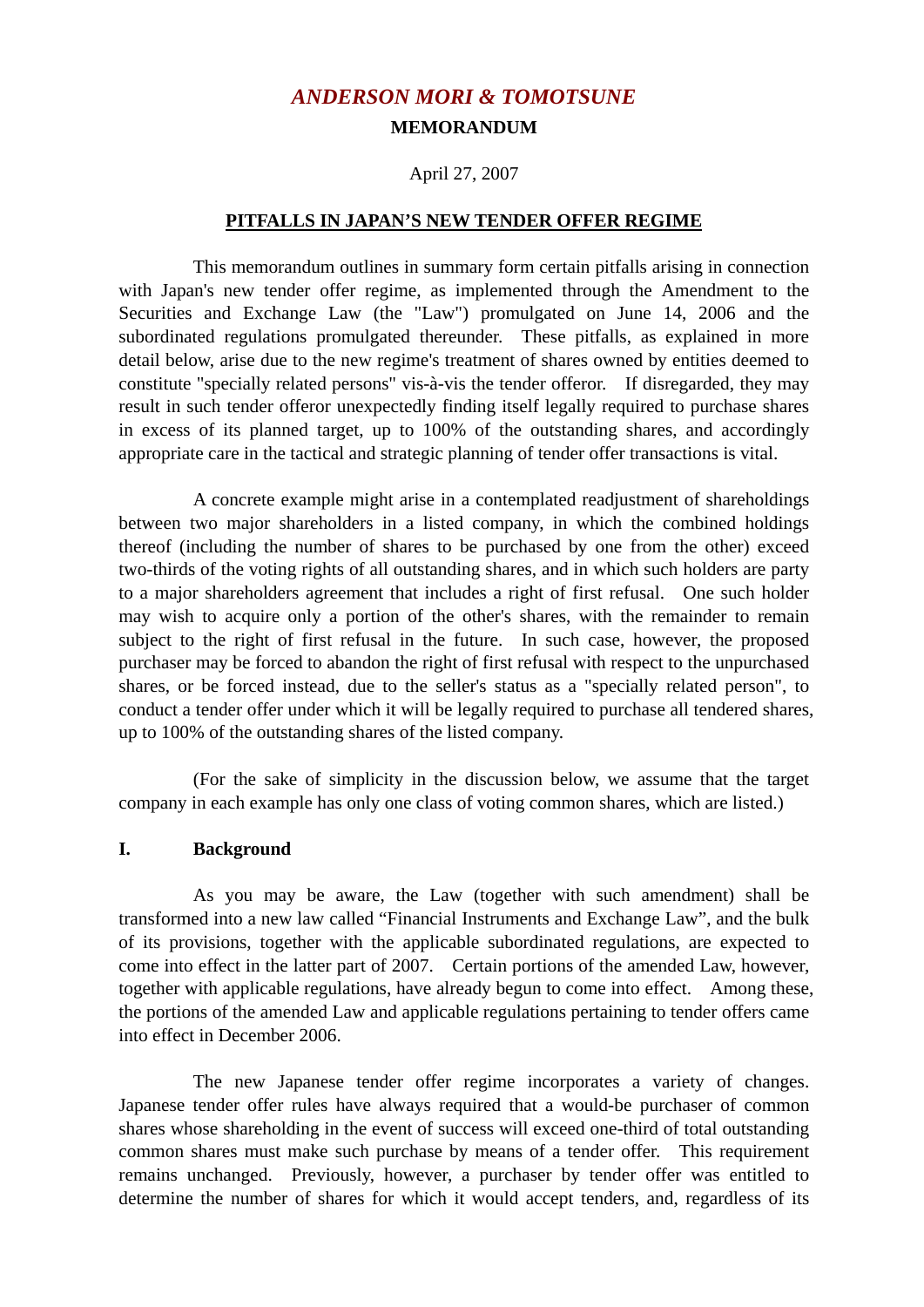target number of shares, was under no obligation to purchase any more shares than the maximum number specified in its tender offer.

 This aspect of the regime is significantly changed under Article 27-13, Paragraph 4 of the Law, which imposes a mandatory purchase obligation for all tendered shares if a specified threshold level is reached. Specifically, under the new regime, if an offeror initiates a tender offer for common shares that, if successful, will result in such offeror becoming the holder of two-thirds or more of all such common shares outstanding, the offeror will be required to accept tenders from all shareholders who choose to respond, up to the total number of outstanding common shares. This mandatory purchase obligation is triggered even if the two-thirds threshold is reached inadvertently due to the existence of one or more "specially related persons" and without intention to do so on the part of the offeror. The issue is made more complicated due to the somewhat generic definition of such persons under the Law.

#### **II. Calculation Pitfalls**

 The mandatory purchase obligation described in I. above generally is fairly straightforward from a tactical and strategic planning perspective. There are, however, certain pitfalls in the calculation method in respect of the two-thirds threshold that, if not taken into account, may cause a tender offeror inadvertently to reach such threshold. The seriousness of the consequences require that due care be paid to this issue.

 Specifically, pursuant to the Article cited above and Article 27-2, Paragraph 7 of the Law, the holdings of so-called "specially related persons" are required to be added to those of the tender offeror in calculating such offeror's holdings in respect of the two-thirds threshold of the mandatory purchase obligation. The provision establishes two categories of specially related persons. The first such category includes, in the case of individuals, certain specified close family members, and in the case of corporations, defined affiliates thereof. In general, any entity that owns 20% or more of the tender offeror or is 20% or more owned by the tender offeror will constitute such an affiliate. Taking into account the holdings of this first category of specially related persons will usually be relatively straightforward, although in certain circumstances detailed knowledge regarding the number of shares owned by such affiliates may not be readily available.

 The second category of specially related persons, however, is comprised of persons "specially related by agreement", and may be more complicated. This category is broken down into three subcategories, as follows:

 (i) persons who agree to buy or sell shares of the same class as those targeted in the tender offer jointly with the tender offeror;

 (ii) persons who agree to vote or otherwise exercise shareholder rights with respect to shares of such class jointly with such offeror; and

 (iii) persons who agree to transfer to, or acquire from, the tender offeror shares of such class after the completion thereof.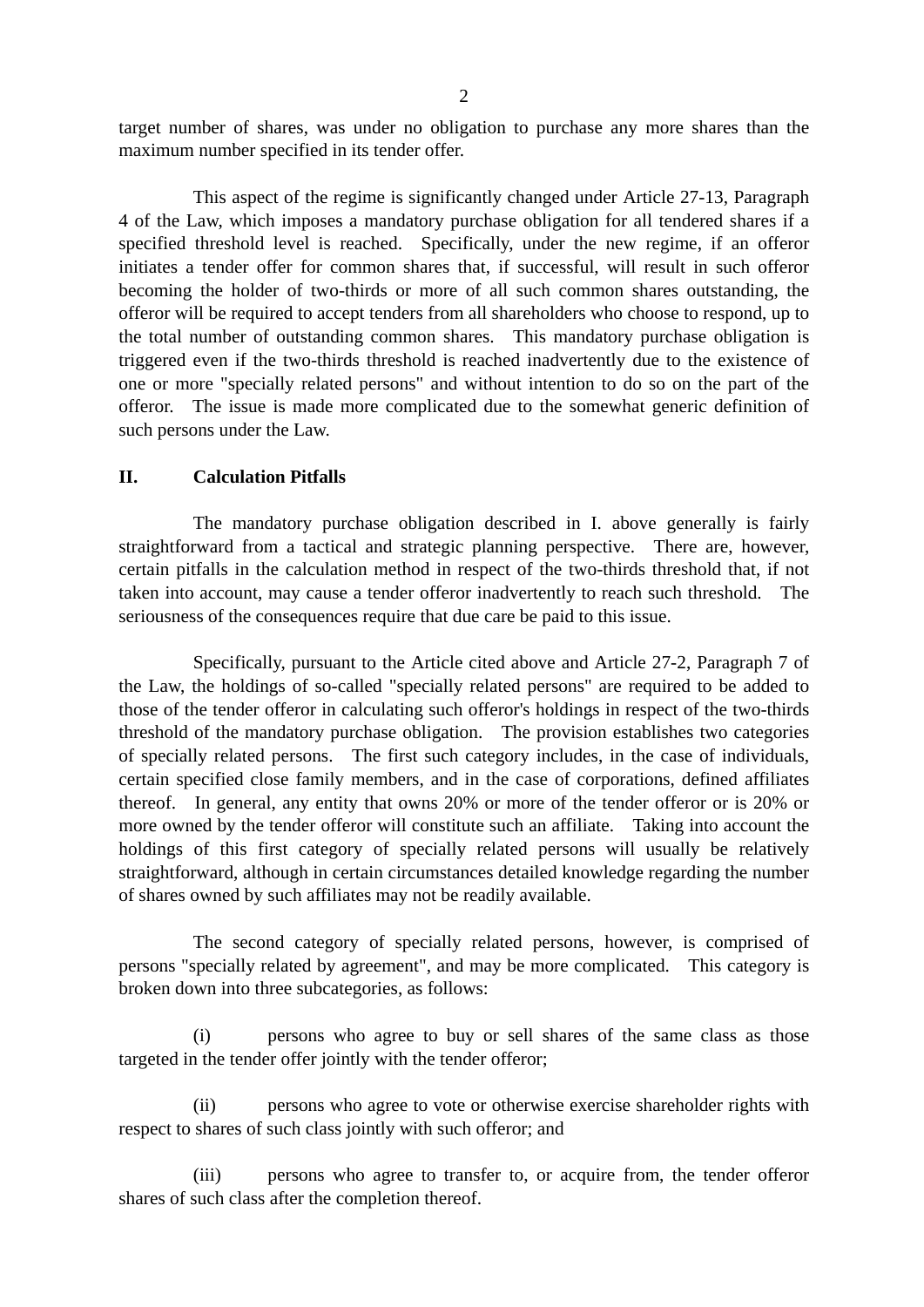Due to the broad possible interpretation of these subcategories, a variety of commonly-existing corporate control arrangements may cause parties thereto to fall within one or more of these subcategories, with the holdings thereof consequently being added to those of the tender offeror in the calculation of the two-thirds threshold. For example, it is common for the shareholders of enterprises that begin their existence as joint ventures to incorporate provisions into their joint venture agreements that may fall within the coverage of one or more of the above subcategories. Similarly, shareholders in enterprises having a limited number of shareholders, or a limited number of major shareholders, may commonly enter into major shareholders agreements, which may include provisions also falling within such coverage. Specific examples of provisions which may appear in such agreements, and which may fall within one or more of the above subcategories, include right of first refusal provisions, and so-called "drag along" and "tag along" provisions, among others. (Under a literal reading, the first is likely to fall within the coverage of subcategory (iii) above, while the latter two are likely to fall within the coverage of subcategory (i) above.) There may be an argument that a right of first refusal is a right of final resort and as such should not be deemed to comprise concerted action between the parties, but literal reading of the text of the Law may not allow such interpretation and a closer review of the right of first refusal provision would be imperative.

 By way of example, consider the situation in which a holder of 40% of the outstanding common shares of a listed company wishes to acquire an additional 15% from a specific entity. It is well known that a tender offer is required, because the one-third minimum threshold for tender offers is already exceeded. So long as none of the shareholders of the company is a specially related person vis-à-vis the offeror, however, there is no risk that the two-thirds threshold of the mandatory purchase obligation will be exceeded. On the other hand, if the specific entity from which shares are sought is a 30% shareholder and is a party to a major shareholders agreement with the offeror that includes, e.g., a right of first refusal with respect to all the shares held by the other party, then calculation in respect of the two-thirds threshold will require that the offeror's initial 40% and the target 15% be added together, and that the 30% held by such specific entity must also be aggregated therewith, due to its status as a specially related person under the Law. The result is 85%, well in excess of the two-thirds threshold, and accordingly the offeror will be legally obligated to purchase all shares tendered in response to its offer, up to 100% of the outstanding shares, notwithstanding having made its tender offer for only 15%. To avoid this, the offeror may have to abandon the right of first refusal at a time when it does not wish to do so. A similar situation may occur in the case of an agreement under which a purchaser agrees to gradually acquire control from a current large shareholder or shareholders, rather than buying all shares at once, and in which certain voting agreements with such shareholder(s) are also included.

 (We note a variation on the above, illustrated by the example in which a 10% holder of a listed company agrees to acquire an additional 30% interest therein from a specially related person who holds a 50% interest, and accordingly launches a tender offer. Calculation with respect to the two-thirds threshold by means of simple aggregation will require that the purchaser's initial 10% be added to its target 30% and that the 50% interest of the specially related person then be added to this, producing a result of 90%, well in